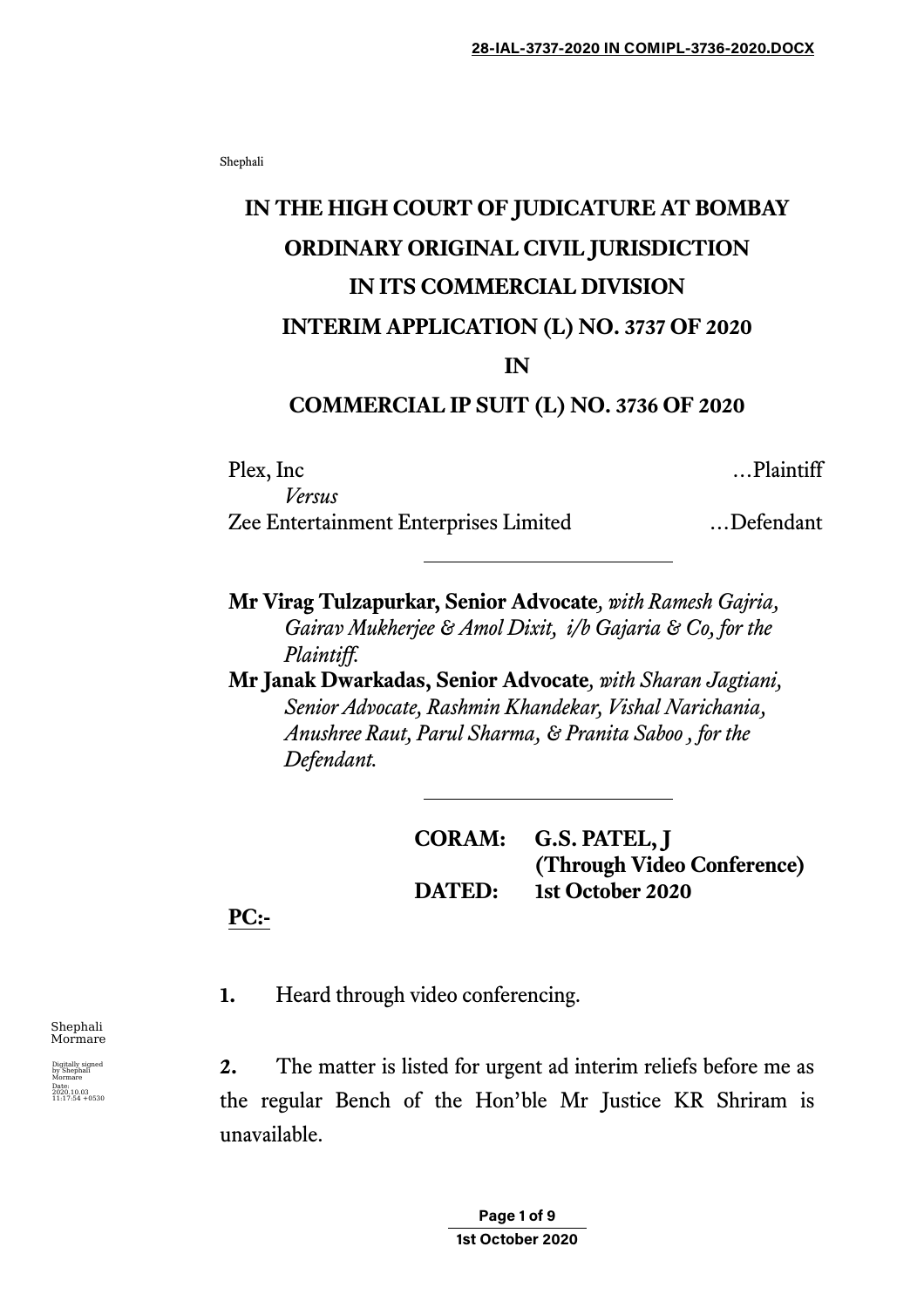**3.** This is a quia timet action in passing off. As I am considering this only at an ad-interim stage and then leaving it to the regular Bench to list the matter for a fuller hearing of the Interim Application, a shorter factual narrative will suffice.

**4.** The restraint sought by the Plaintiff is against the Defendant's use of the word '**PLEX**' in an online movie channel service to be launched tomorrow, 2nd October 2020. The Defendant ("**Zee**") is a large multi-media conglomerate. It has a number of media channels and services including internet, OTT, DTH, satellite, cable, etc. These channels are in different languages too. On 1st September 2020 it announced its proposed launch about a month later of a 'cinema-to-home' pay-per-view service. I understand this to mean that new/fresh movie releases will be made available to subscribers but in a restricted manner such that the viewer must pay for each viewing, rather like buying a ticket to a cinema hall.

**5.** The Plaintiff ("Plex") represented by Mr Tulzapurkar claims that it adopted this mark in May 2008 in the United States. It appears that the Plex service is essentially software or combination of software and hardware that allows a user/subscriber to share media content over what is called a media server. This means, and there is material even now to show this, that the user can 'take his content wherever he goes'.

**6.** Plex obtained international trade mark registrations in several jurisdictions, but not India. It however claims that it had its first registered user in India on 23rd July 2008. In the time since, it says it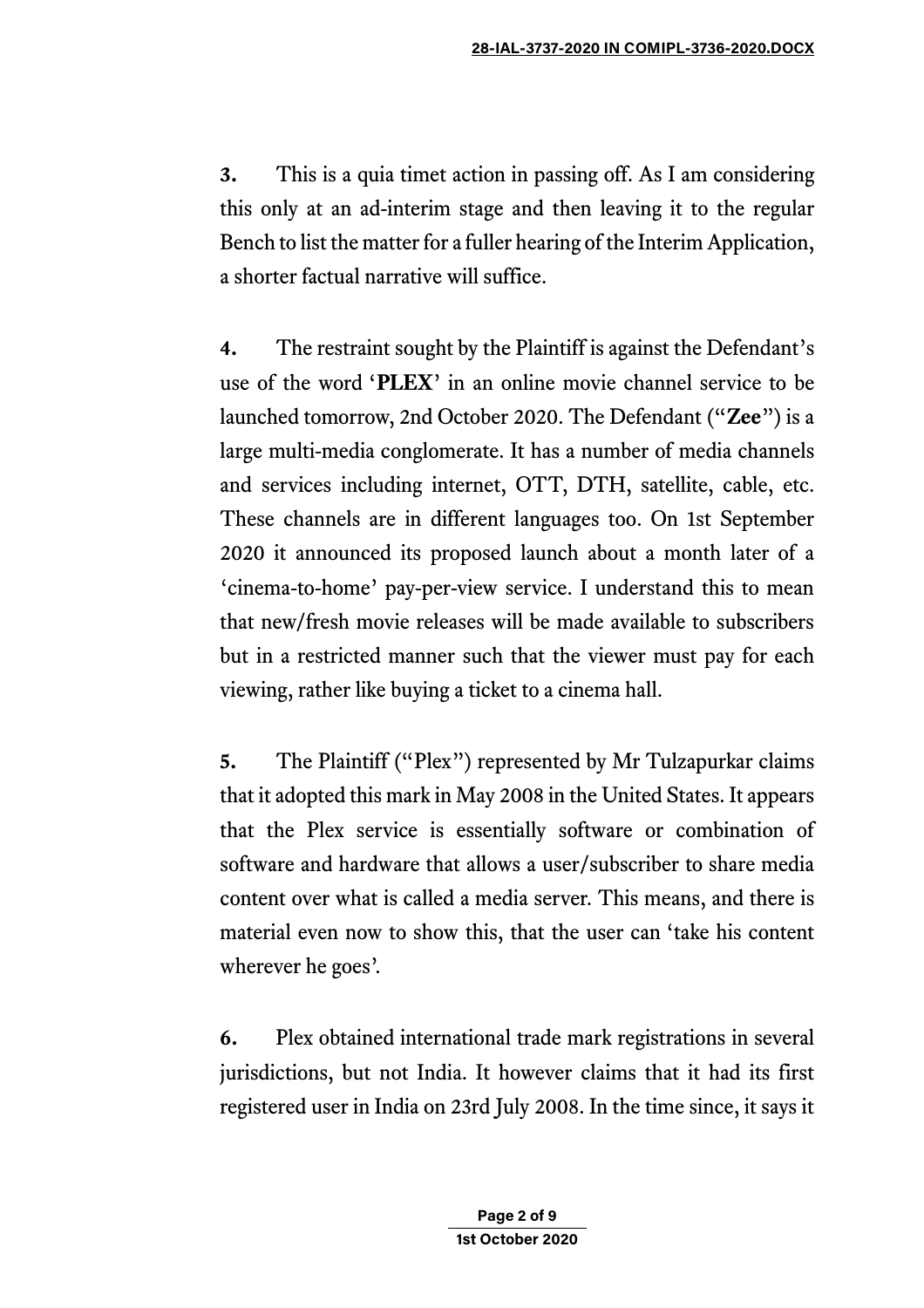has built up a user or subscriber base of 550,000 users. Mr Tulzapurkar claims that there are very high sales in India between 2015 and 2019. I have some reason to question this. The plaint itself seems to indicate—in more than one place—that the sales of the Plaintiffs in any given year were rarely more than US\$ 24,000 to 30,000. Whatever may be the sales internationally, we are concerned with the domestic sales and these are used (as is common in such actions) to provide prima facie evidence of reputation and goodwill.

**7.** Mr Tulzapurkar has taken me through some pages of the annexures (pages 236, 244, 255, 256 and 261 amongst others) to show the similarity between the two services. This is of limited relevance except perhaps to note that Plex is variously described as a 'media server' or as a 'famous TV tuner' which allows 'quick and easy access to your videos or images from anywhere'. The two services appear to be fundamentally different. As I noted, on 1st September 2020, announced its forthcoming launch of the **ZEEPLEX** channel or service. Mr Tulzapurkar draws attention to some documents including article that appeared in a newspaper (The Hindu) on 1st September 2020 which describes this as a cinema-to-home pay-perview movie service. This immediately shows the difference in the two services, and this may possibly have some bearing on the question of 'passing off'. Plex claims to have 'curated content', but that seems to apply to content to which Plex affords access. In addition, a Plex user can share his or her own content — either accessing it remotely or sharing it with others. The ZEEPLEX service does not seem to be like this at all. It has a list of movies. A subscriber selects the movie of choice and then must pay to view it. I presume that there will be some timing restrictions (start and stop timing, or within how much

> **Page 3 of 9 1st October 2020**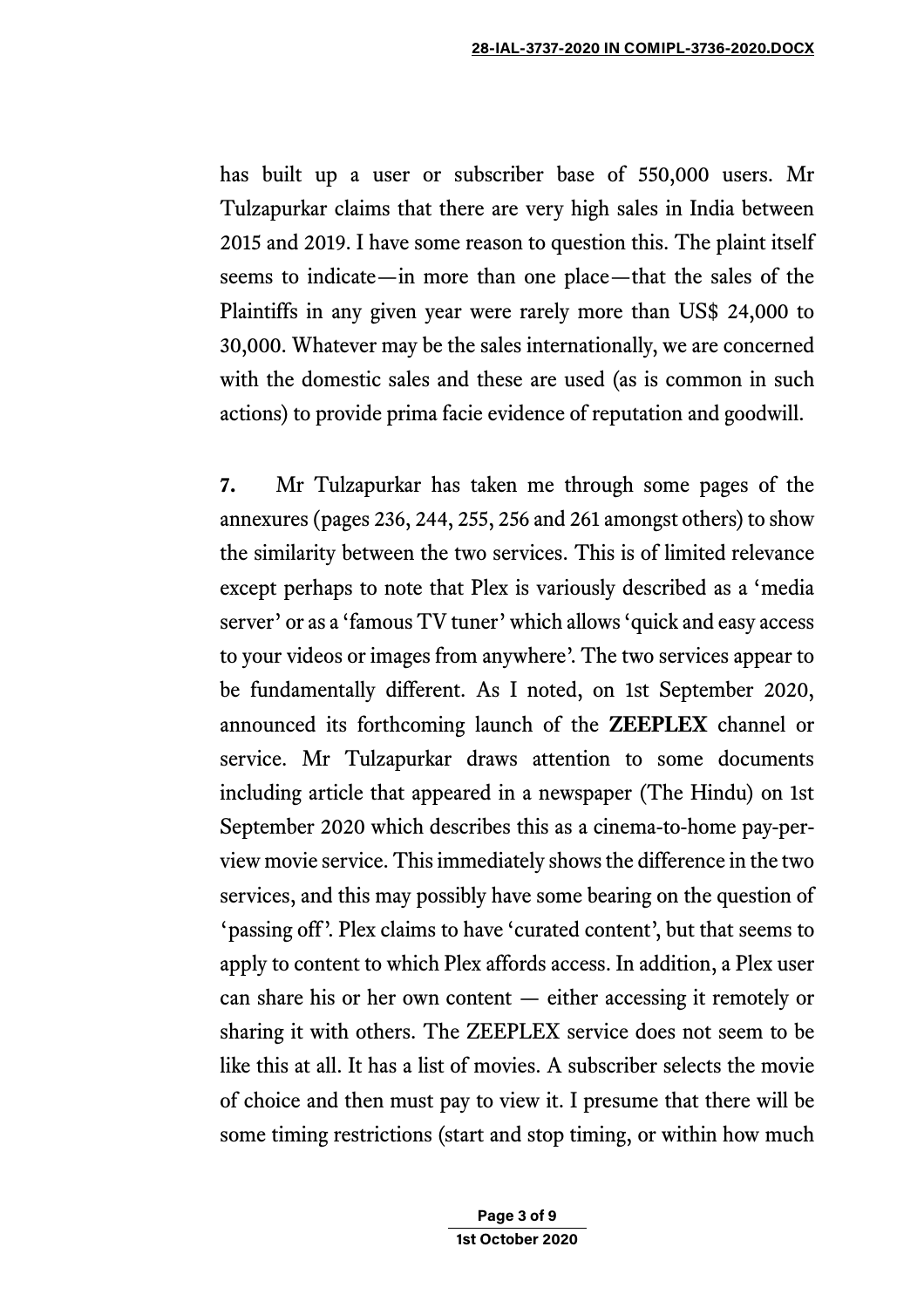time the movie can be viewed before access is stopped and so on). Prima facie this may have some bearing on the question of deceit and confusion.

**8.** But what Mr Tulzapurkar argues is that the Zee services was described in *The Hindu* article as 'Zee Plex', the two words being used apparently disjunctively. There is then a tweet at page 462 by Zee, but I think I should let that pass on the basis that today perhaps the less said of tweets the better for all concerned.

**9.** There is then an official release in print by Zee which again speaks of the launch of 'Zee Plex' — two words again — and said to be 'India's first Cinema2Home or C2H service on television and digital platforms'.

**10.** Mr Tulzapurkar's complaint is that despite these two words being used disjunctively in the actual branding Zee seems to have combined the two words into a single unit '**ZEEPLEX**'.

**11.** I do not see what possible difference this could make to Plex's case. At least as I understood the argument, the Plaintiff has an objection to the use of 'Plex' by Zee for *any* service and in *any* manner, whether it is combined with Zee as one word or is used in conjunction with Zee as two words. The question, therefore, is not about the use of Plex as the second of two words. The Affidavit in Reply makes it clear that Zee is using the word 'Plex' not as a standalone word but tied to Zee just as it is using Zee as prefix to invariably in respect of all its other offerings and marks.

> **Page 4 of 9 1st October 2020**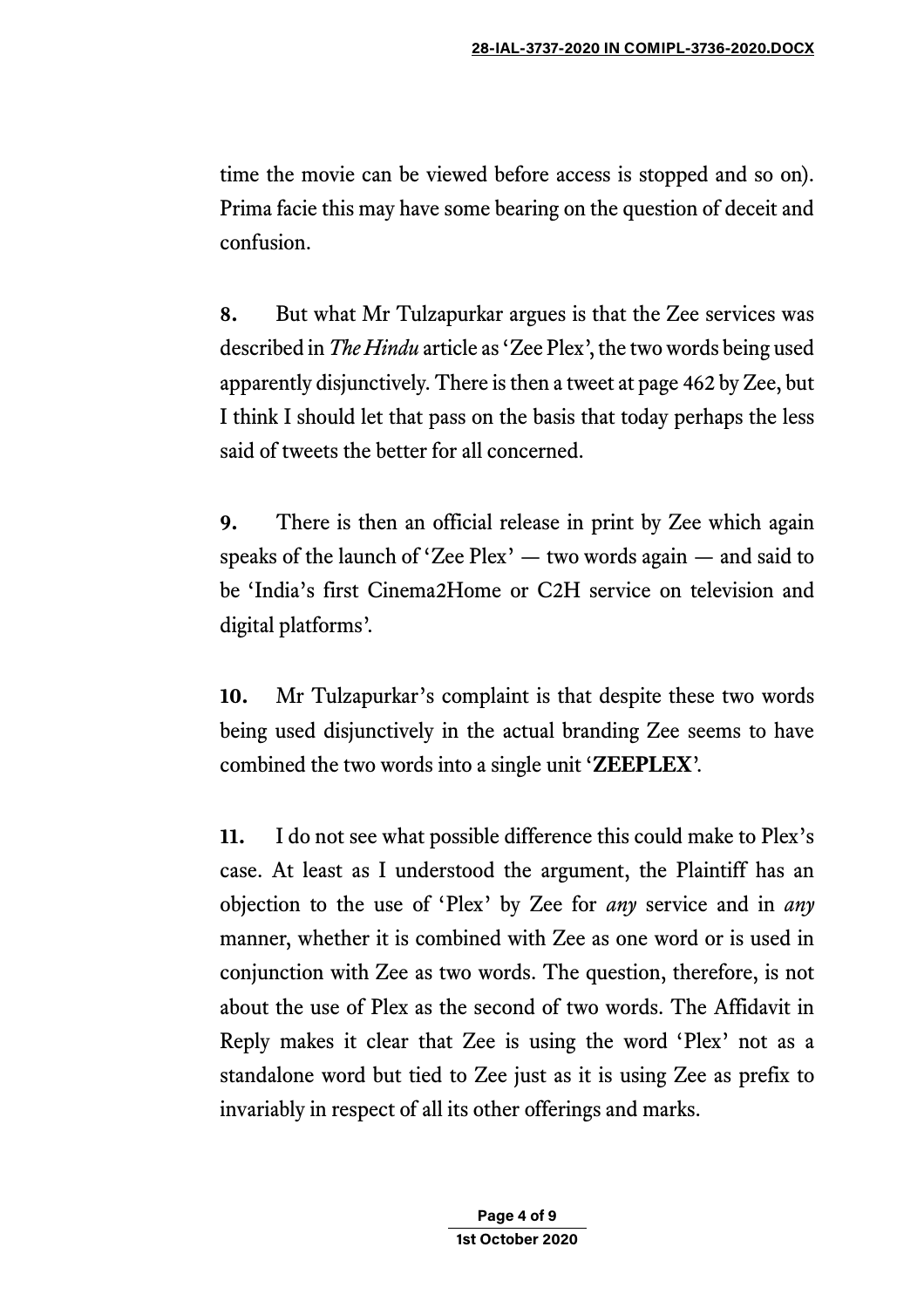**12.** Mr Tulzapurkar argues that the word Plex is to be read in its ordinary and usual connotation as meaning a physically constructed space comprised of many component parts such as a duplex, triplex, cineplex, multiplex etc. If that be so, then that is not the way in which Plex itself uses the word. It has no physical constructed building. This argument, therefore, appears to me to be more than somewhat circular and will probably not take the Plaintiff the distance that it needs.

**13.** The question is whether the Plaintiff has been able to show any prima facie case in passing off. This is an action for damages in the tort of deceit, that is to say, deception by Zee in duping or misleading consumers as to provenance, and leading them to believe that Zee has somehow tied up with Plex. To show such a prima facie case, Plex must establish its reputation and must demonstrate that it has such a brand recognition and awareness amongst even Zee's consumers or digital consumers that such an association at least in India would readily be made.

**14.** Prima facie at least for the ad-interim purposes it is difficult to see this. I do not yet see sufficient material from Plex to be able to establish its reputation at least within India, whatever may be its reputation, registrations and sales in other jurisdictions. In contract, there is the much greater reputation and standing of Zee amongst subscribers across the length and the breadth of the country with a large number of channels in various languages.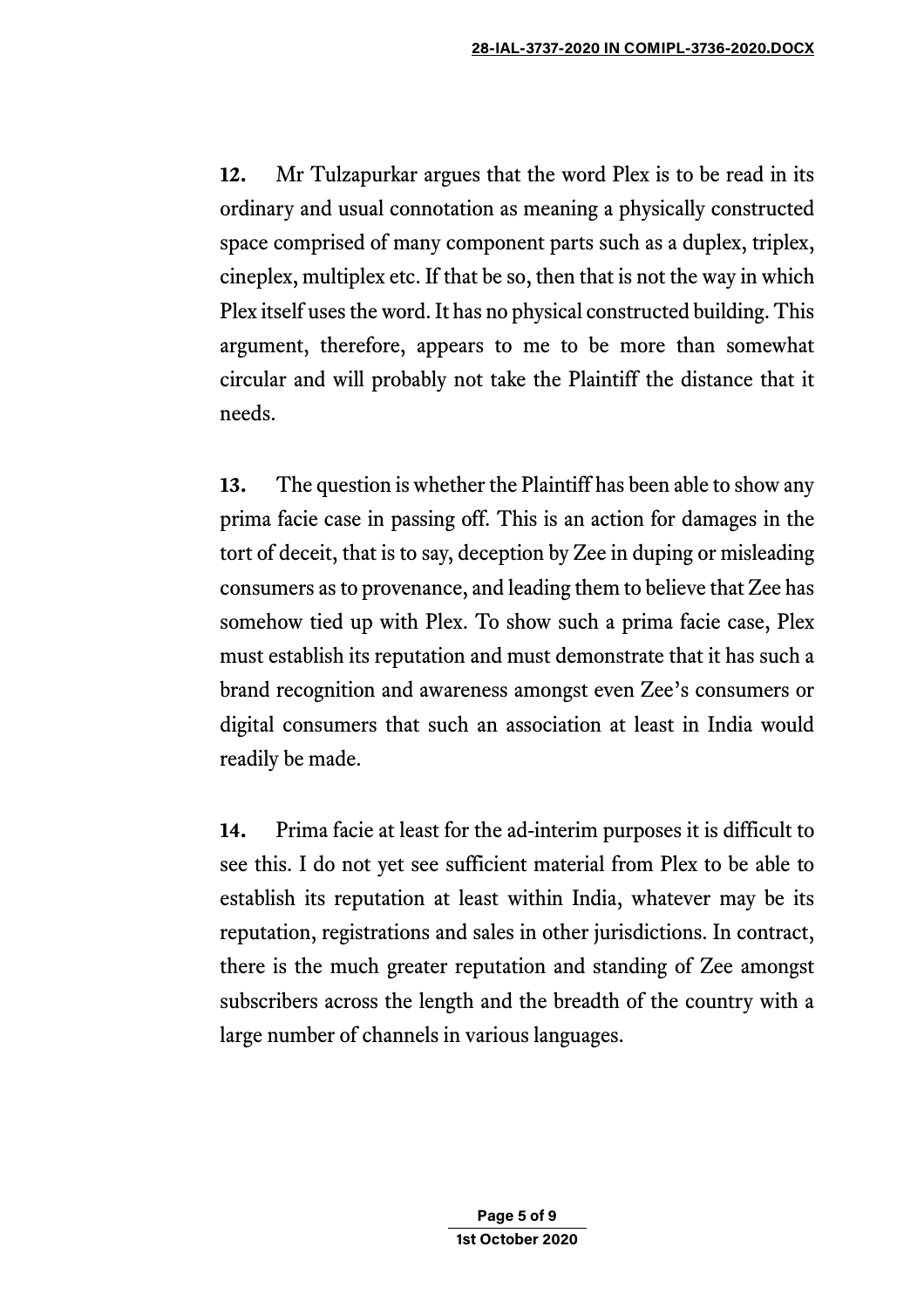**15.** Mr Dwarkadas points out that the word *Plex* is being used by Zee to specifically connote the niche or specialized service now being offered, i.e. a variety of regional and other licensed films being streamed on a pay-per-view basis to the subscribers. Apart from this service being entirely different from the kind that is being offered by Plex natively (i.e. carrying one's media wherever one goes), the use of the word Plex, Mr Dwarkadas submits, is suggested by the name of the service itself, i.e. multiple movie offerings on a single channel. This is the logical reason, he argues, for using the word Plex and it provides a complete answer.

**16.** To show deception and especially to show deception to obtain a quia timet injunction the Plaintiff must be able to show considerably more. On the question of reputation, Mr Tulzapurkar argues that Zee can no more use Plex than it could use Sony or Disney or Hotstar. There, Plex's reach probably exceeds its grasp, and that is possibly stretching things a bit far. It puts Plex on the same brand recognition, brand equity and reputation pedestal as Sony, Disney and Hotstar. I believe Plex has to do quite a bit more to be able to sustain that argument. Merely pointing to other established and reputed players in the field is not enough, and it is hardly a credible argument to say that "if Sony provides content and has a reputation, since I, too, provide content, I must be presumed to have an equivalent reputation. So if Sony could maintain such an action and get an order, so must I." There is no one-size-fits-all approach in these matters. Every claimant in a passing off action stands or falls on his own merits and case.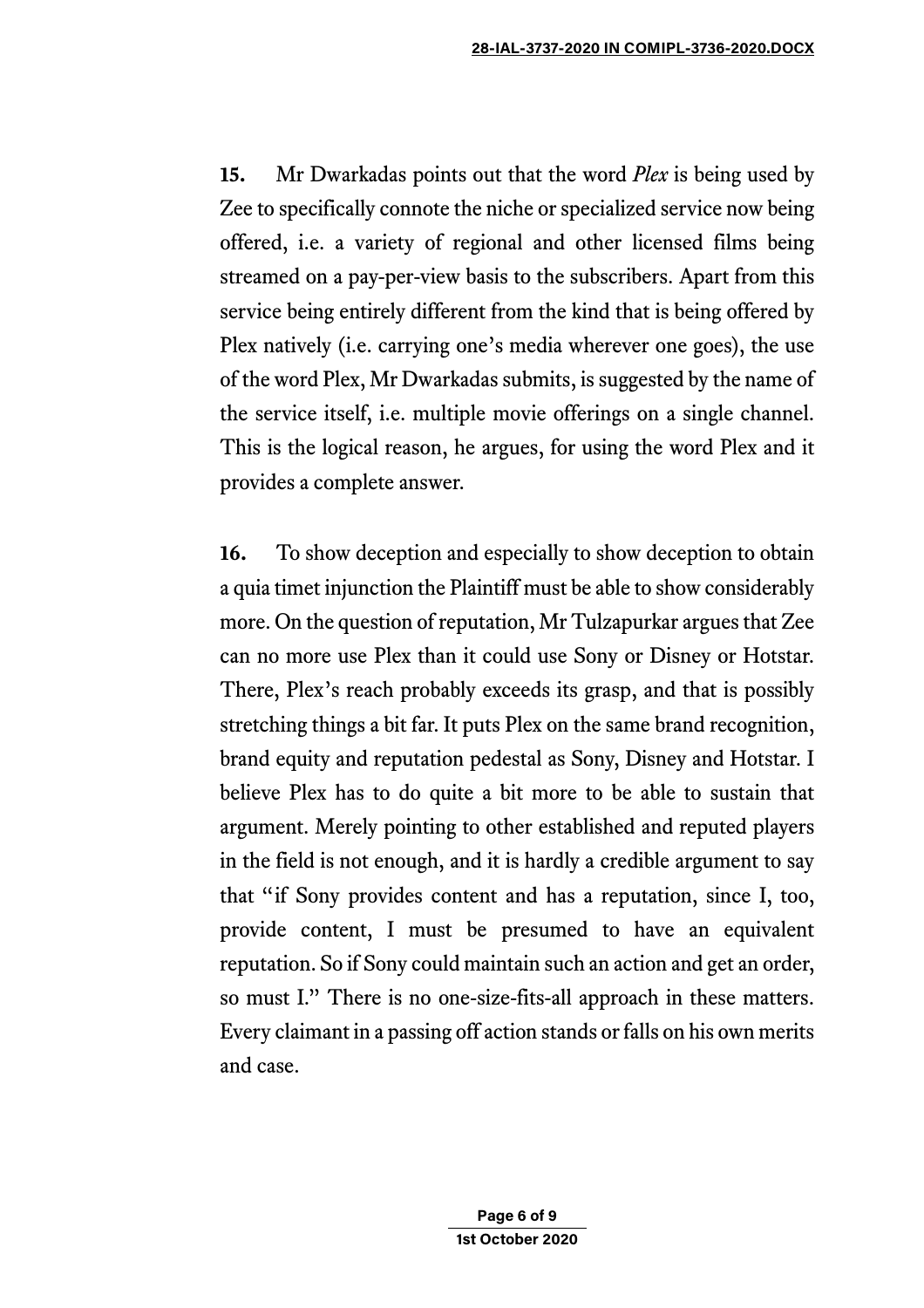**17.** Mr Dwarkadas argues that there is the question of delay, not one that can be easily brushed aside. Zee announced its new channel 'ZEEPLEX' on 1st September 2020. By this time Plex had applied but had not obtained trade mark registration. After this launch announcement, Plex then went to the registry to amend the date of user under its application for trade mark registration. The amendment was to change the application showing the user from '*proposed to be used*' to a date in 2008. In other words, until it moved the amendment application, its own case in the registry was that at least in India, its mark was not in use, but only had a proposed or anticipated user.

**18.** There is the question of the time lost between 1st September 2020 and 1st October 2020 and Mr Dwarkadas would have it that in any action that seek such urgent reliefs, given that Zee is planning to launch its product tomorrow, 2nd October 2020, this is a factor that cannot be ignored. Of course, Mr Tulzapurkar says that there is no delay and the suit has been within the shortest possible feasible time. I have only noted these arguments and I am not refusing ad-interim relief on the ground of delay simpliciter, though I do believe and maintain — and I have said this before — that parties in IPR matters cannot expect Courts to push aside all other cases. This happens repeatedly, whether it is movie releases or otherwise. It must stop. It is unfair to courts and it is unfair to other litigants waiting their turn. Where a plaintiff has had enough notice and yet chooses to move at the eleventh hour — and makes no allowance at all for any adjustment that may be required — the plaintiff must be prepared to face the consequences. If something has happened in the last few days, then moving with pressing urgency is perfectly understandable; but not

> **Page 7 of 9 1st October 2020**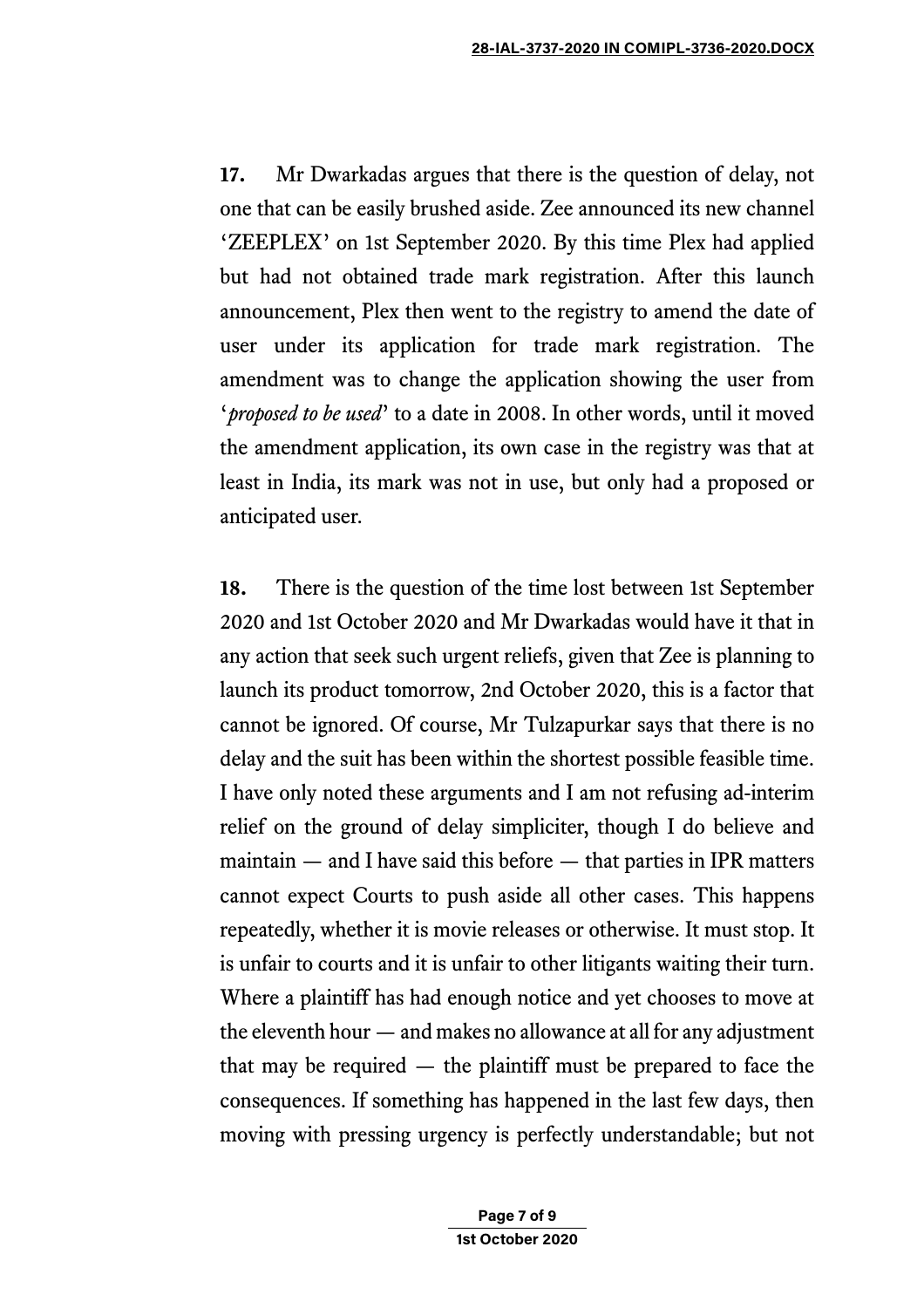where a plaintiff indulges itself in taking time to bring suit and then seeks to impose on the court's time to the unaccounted and unaccountable cost of others. I am letting it go this once, but will not be so minded in future.

**19.** In the usual set of factors to be considered, therefore, I find no prima facie case (and, again, am not pronouncing on delay). But on the second-level test of balance of convenience, I must find against Plex too. It is unable to show any anticipated injury. Its amendment application is problematic. Its user base and domestic sales are not enough to show even prima facie that Zee is acting in deceit and trying to pass off its new channel as an association with, or a spin-off from, Plex. The grant of the injunction Plex seeks would, on the other, cause immense and immediate financial loss and harm to Zee — it says it has already spent more than Rs. 11 crores (rather more than Plex's combined India sales for the last five years) on this new channel. Plex is in no position to show that it can cover any part of any such potential loss.

**20.** Consequently, I find no reason to grant an ad interim injunction in this passing off action.

**21.** To my question, Mr Dwarkadas readily makes a statement on instructions that the Defendant will not claim any equities arising from its use of the word or mark PLEX between now and the final hearing of the Interim Application. The statement is noted and accepted. It goes without saying that any use that Zee's make of the